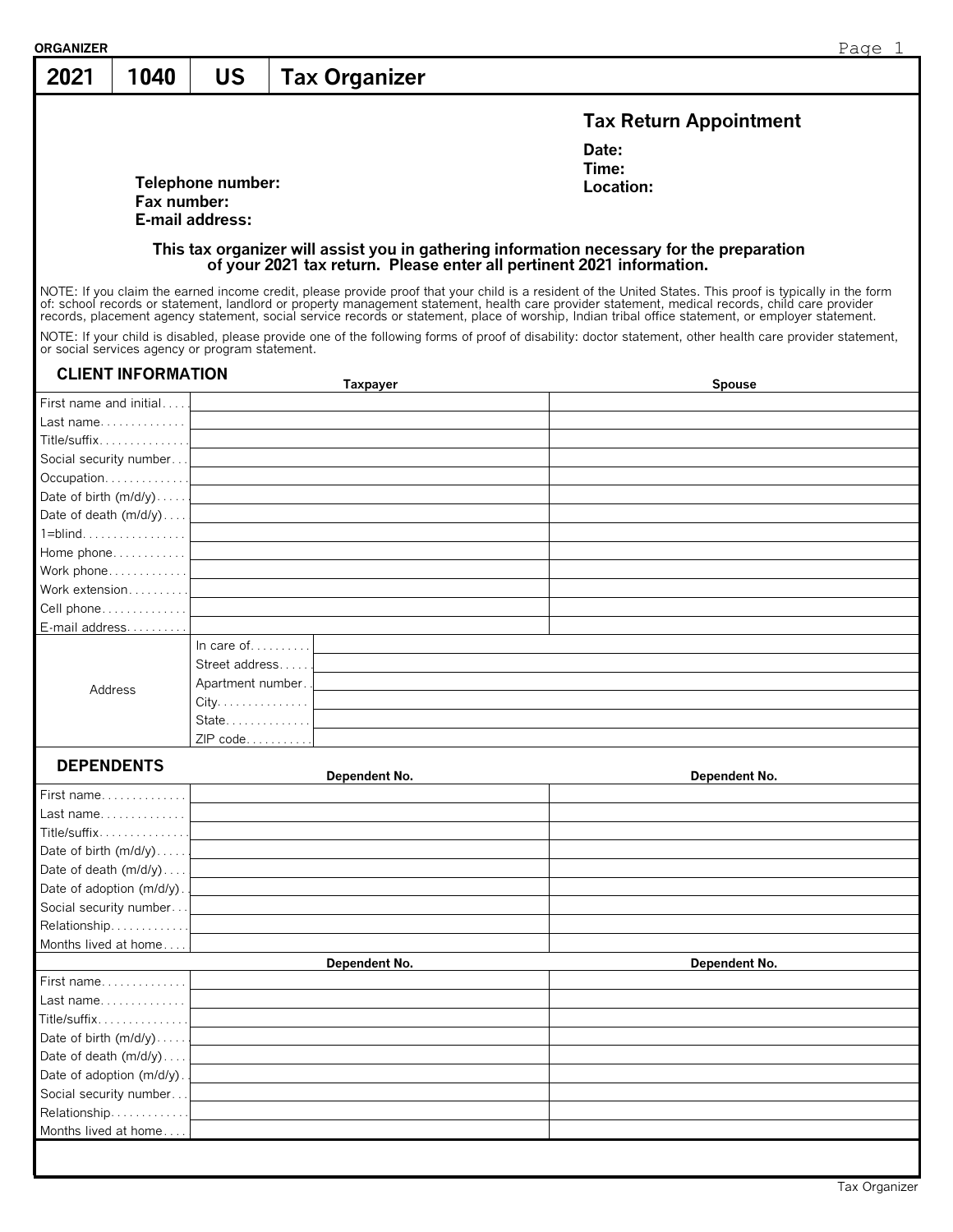| 2021      | 1040                                                                                                                                  | <b>US</b> | <b>Tax Organizer</b> |  |                                                                                                                                                   |                              |                          |  |
|-----------|---------------------------------------------------------------------------------------------------------------------------------------|-----------|----------------------|--|---------------------------------------------------------------------------------------------------------------------------------------------------|------------------------------|--------------------------|--|
|           |                                                                                                                                       |           |                      |  | Please enter all pertinent 2021 information. If you have attached<br>a government form for an item, check the box and do not enter a 2021 amount. |                              |                          |  |
|           | <b>WAGES, SALARIES AND TIPS</b><br>Employer name:                                                                                     |           |                      |  | 2021 Amount                                                                                                                                       |                              | 2020 Amount              |  |
|           |                                                                                                                                       |           |                      |  |                                                                                                                                                   |                              |                          |  |
|           |                                                                                                                                       |           |                      |  | <b>Attach Forms W-2</b>                                                                                                                           |                              |                          |  |
|           |                                                                                                                                       |           |                      |  |                                                                                                                                                   |                              |                          |  |
|           |                                                                                                                                       |           |                      |  |                                                                                                                                                   |                              |                          |  |
|           | <b>INTEREST INCOME</b>                                                                                                                |           |                      |  |                                                                                                                                                   |                              |                          |  |
|           | Payer name:                                                                                                                           |           |                      |  |                                                                                                                                                   |                              |                          |  |
|           |                                                                                                                                       |           |                      |  |                                                                                                                                                   |                              |                          |  |
|           |                                                                                                                                       |           |                      |  | <b>Attach Forms 1099-INT</b>                                                                                                                      |                              |                          |  |
|           |                                                                                                                                       |           |                      |  |                                                                                                                                                   |                              |                          |  |
|           |                                                                                                                                       |           |                      |  |                                                                                                                                                   |                              |                          |  |
|           | <b>DIVIDEND INCOME</b>                                                                                                                |           |                      |  |                                                                                                                                                   |                              |                          |  |
|           | Payer name:                                                                                                                           |           |                      |  |                                                                                                                                                   |                              |                          |  |
|           |                                                                                                                                       |           |                      |  |                                                                                                                                                   |                              |                          |  |
|           |                                                                                                                                       |           |                      |  |                                                                                                                                                   | <b>Attach Forms 1099-DIV</b> |                          |  |
|           |                                                                                                                                       |           |                      |  |                                                                                                                                                   |                              |                          |  |
|           |                                                                                                                                       |           |                      |  |                                                                                                                                                   |                              |                          |  |
|           |                                                                                                                                       |           |                      |  |                                                                                                                                                   |                              |                          |  |
|           | PENSIONS, IRA AND GAMBLING INCOME<br>Payer name:                                                                                      |           |                      |  |                                                                                                                                                   |                              |                          |  |
|           |                                                                                                                                       |           |                      |  |                                                                                                                                                   |                              |                          |  |
|           |                                                                                                                                       |           |                      |  | <b>Attach Forms</b>                                                                                                                               |                              |                          |  |
|           |                                                                                                                                       |           |                      |  | 1099-R & W-2G                                                                                                                                     |                              |                          |  |
|           |                                                                                                                                       |           |                      |  |                                                                                                                                                   |                              |                          |  |
|           |                                                                                                                                       |           |                      |  |                                                                                                                                                   |                              |                          |  |
|           |                                                                                                                                       |           |                      |  |                                                                                                                                                   |                              |                          |  |
|           | <b>OTHER GOVERNMENT FORMS - INCOME</b>                                                                                                |           |                      |  |                                                                                                                                                   |                              |                          |  |
|           | Form 1099-B - Sales of stock (also include transaction history)                                                                       |           |                      |  |                                                                                                                                                   |                              |                          |  |
|           | Form 1099-MISC - Miscellaneous income                                                                                                 |           |                      |  |                                                                                                                                                   |                              | <b>Attach Forms 1099</b> |  |
|           | Form 1099-K - Merchant card and third party network payments<br>Form 1099-S - Sales of real estate (also include closing statements). |           |                      |  |                                                                                                                                                   |                              |                          |  |
|           |                                                                                                                                       |           |                      |  |                                                                                                                                                   |                              |                          |  |
|           |                                                                                                                                       |           |                      |  | <b>Attach Forms 1099</b>                                                                                                                          |                              |                          |  |
| Taxpayer: |                                                                                                                                       |           |                      |  |                                                                                                                                                   |                              |                          |  |
|           | Form 1099-G - Unemployment compensation                                                                                               |           |                      |  |                                                                                                                                                   |                              |                          |  |
|           |                                                                                                                                       |           |                      |  | <b>Attach Forms 1099</b>                                                                                                                          |                              |                          |  |
|           | Form 1099-QA/5498-QA (ABLE Accounts)                                                                                                  |           |                      |  |                                                                                                                                                   |                              |                          |  |
| Spouse:   |                                                                                                                                       |           |                      |  |                                                                                                                                                   |                              |                          |  |
|           |                                                                                                                                       |           |                      |  |                                                                                                                                                   |                              |                          |  |
|           | Form 1099-G - Unemployment compensation                                                                                               |           |                      |  | <b>Attach Forms 1099</b>                                                                                                                          |                              |                          |  |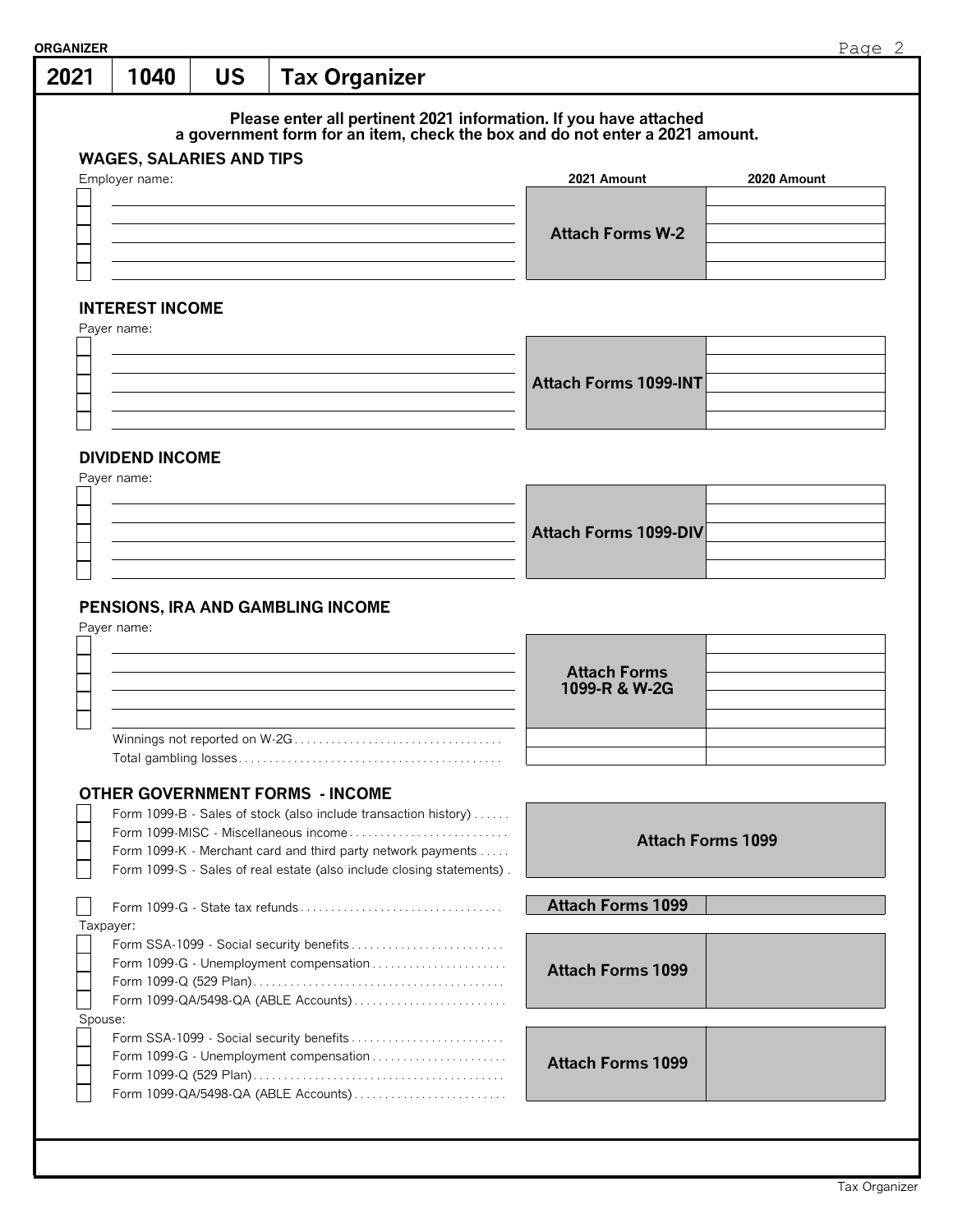| 2021      | 1040                         | <b>US</b> | <b>Tax Organizer</b>                                                   |                          |             |
|-----------|------------------------------|-----------|------------------------------------------------------------------------|--------------------------|-------------|
|           | <b>MISCELLANEOUS INCOME</b>  |           |                                                                        |                          |             |
|           |                              |           |                                                                        |                          |             |
|           |                              |           |                                                                        |                          |             |
|           |                              |           |                                                                        |                          |             |
|           |                              |           | <b>RETIREMENT PLAN CONTRIBUTIONS</b>                                   | 2021 Amount              | 2020 Amount |
|           |                              |           | Taxpayer: Traditional IRA contributions (1=maximum)                    |                          |             |
|           |                              |           |                                                                        |                          |             |
|           |                              |           | Self-employed, SEP, SIMPLE, & qualified plan contributions (1=maximum) |                          |             |
| Spouse:   |                              |           | Traditional IRA contributions (1=maximum)                              |                          |             |
|           |                              |           |                                                                        |                          |             |
|           |                              |           | Self-employed, SEP, SIMPLE, & qualified plan contributions (1=maximum) |                          |             |
|           |                              |           | <b>OTHER GOVERNMENT FORMS - DEDUCTIONS</b>                             |                          |             |
|           |                              |           |                                                                        |                          |             |
|           |                              |           |                                                                        | <b>Attach Forms 1098</b> |             |
|           |                              |           |                                                                        |                          |             |
|           | <b>AFFORDABLE CARE ACT</b>   |           |                                                                        |                          |             |
|           |                              |           | Form 1095-A - Health Insurance Marketplace Statement                   |                          |             |
|           |                              |           |                                                                        | <b>Attach Forms 1095</b> |             |
|           |                              |           | Form 1095-C - Employer-Provided Health Insurance Offer and Coverage    |                          |             |
|           | <b>ADJUSTMENTS TO INCOME</b> |           |                                                                        |                          |             |
| Taxpayer: |                              |           |                                                                        |                          |             |
|           |                              |           |                                                                        |                          |             |
|           | Other adjustments to income: |           |                                                                        |                          |             |
|           |                              |           |                                                                        |                          |             |
|           |                              |           |                                                                        |                          |             |
|           |                              |           |                                                                        |                          |             |
|           |                              |           |                                                                        |                          |             |
|           |                              |           |                                                                        |                          |             |
| Spouse:   |                              |           |                                                                        |                          |             |
|           |                              |           |                                                                        |                          |             |
|           |                              |           | Other adjustments to income:                                           |                          |             |
|           |                              |           |                                                                        |                          |             |
|           |                              |           |                                                                        |                          |             |
|           |                              |           | Alimony paid - Recipient name & SSN                                    |                          |             |
|           |                              |           |                                                                        |                          |             |
|           |                              |           |                                                                        |                          |             |
|           |                              |           | <b>MEDICAL AND DENTAL EXPENSES</b>                                     |                          |             |
|           |                              |           |                                                                        |                          |             |
|           |                              |           |                                                                        |                          |             |
|           |                              |           |                                                                        |                          |             |
|           |                              |           |                                                                        |                          |             |
|           |                              |           |                                                                        |                          |             |
|           |                              |           |                                                                        |                          |             |
|           |                              |           |                                                                        |                          |             |
|           |                              |           | Out-of-pocket lodging and transportation expenses                      |                          |             |
|           |                              |           |                                                                        |                          |             |
|           |                              |           |                                                                        |                          |             |
|           |                              |           |                                                                        |                          |             |
|           |                              |           |                                                                        |                          |             |